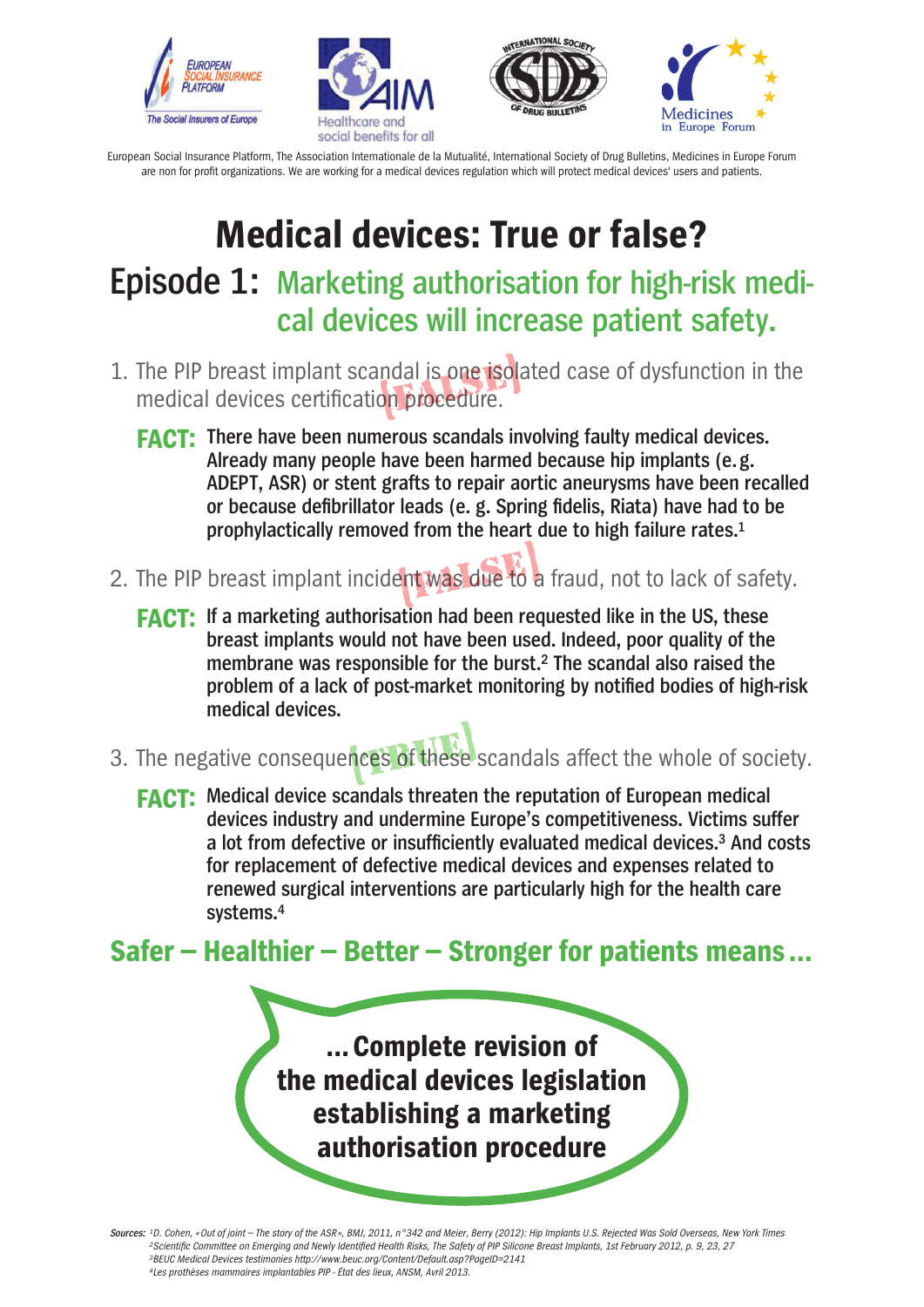







# **Medical devices: True or false?**

## **Episode 2: A marketing authorisation procedure for high-risk medical devices will support access to real innovations.**

- 1. Today in Europe, people have access to life-saving medical devices Today in Europe, people have access to life-saving n<br>several years earlier than in other parts of the world.
	- **FACT: In the US, the Pre-market Approval for class III medical devices takes less than one year and it avoids that unsafe and ineffective devices are approved in the US.1, 2**
- 2. The marketing authorisation is a barrier to innovation. a barrier to inn
	- **FACT: In the United States, such a marketing authorisation exists and they are still the leader in medical devices innovation3 and the leading competitor, holding in excess of 40% of the world medical device market despite the high approval requirements.**

### **Safer – Healthier – Better – Stronger for patients means…**

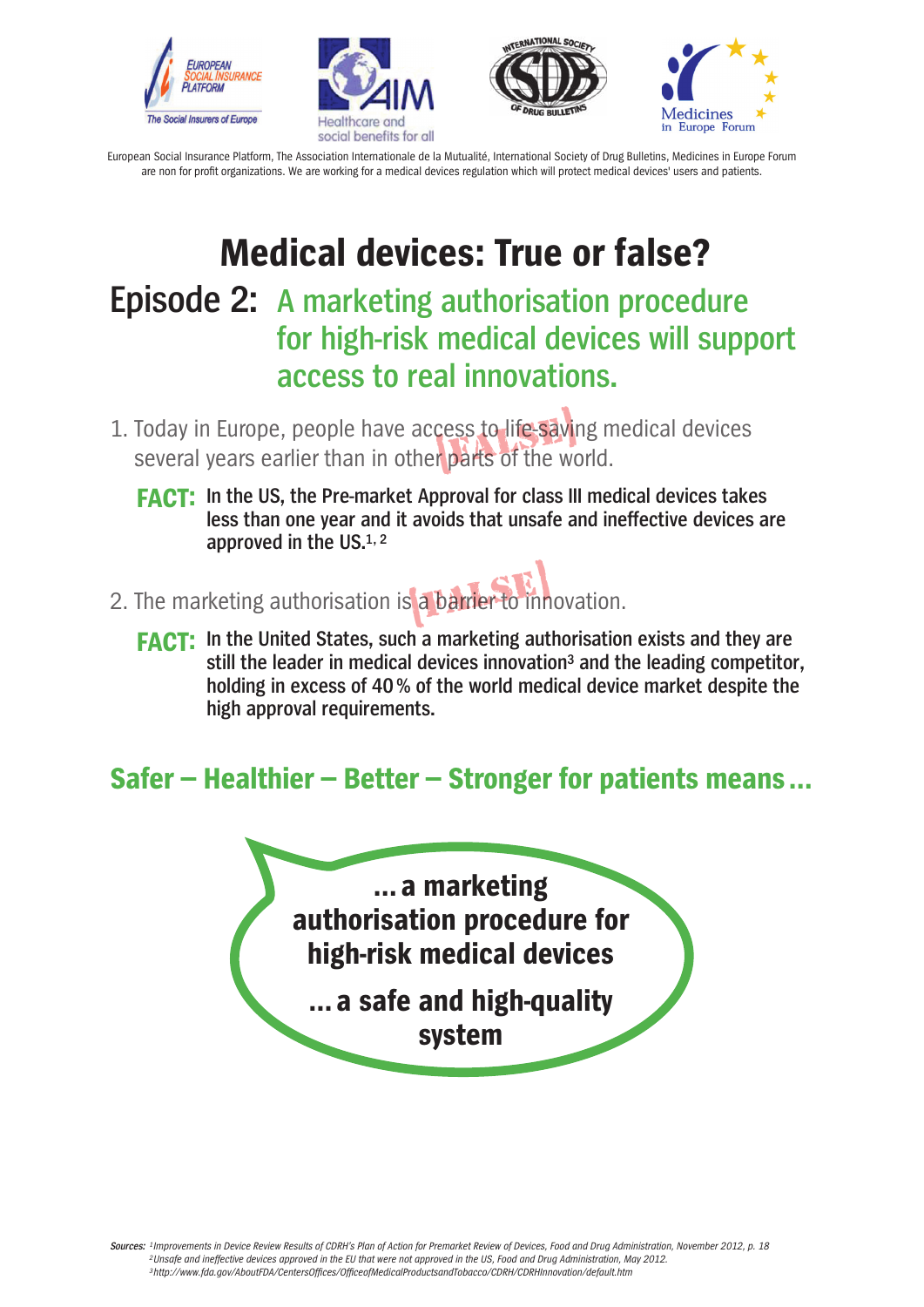







# **Medical devices: True or false? Episode 3: High-quality clinical investigations are essential for high-risk medical devices.**

- 1. The European certification system is as safe as the centralised approval system in the US. as safe as the
	- **FACT: US law requires proof of safety and efficacy of high-risk medical devices. Several high-risk devices that were approved in the EU on the basis of limited scientific data are later found to be dangerous or ineffective.**
- 2. High-quality clinical studies are not needed for medical devices that are similar with those already on the market. similar with those already on the market.

- 3. Establishing a system of marketing authorisation for high-risk medical devices within the European Medicines Agency (EMA) is unrealistic. uthorisation for<br>es Agency (EMA
	- **FACT: High-risk medical devices represent only less than 2% of the overall medical devices.1**

### **Safer – Healthier – Better – Stronger for patients means…**

**Safety, efficacy and positive risk-benefit balance must be proven by high-quality clinical investigations before high-risk medical devices are authorised.**

**FACT: No car manufacturer would use a new brake system which is only similar to an existing one and without having tested it under real conditions.**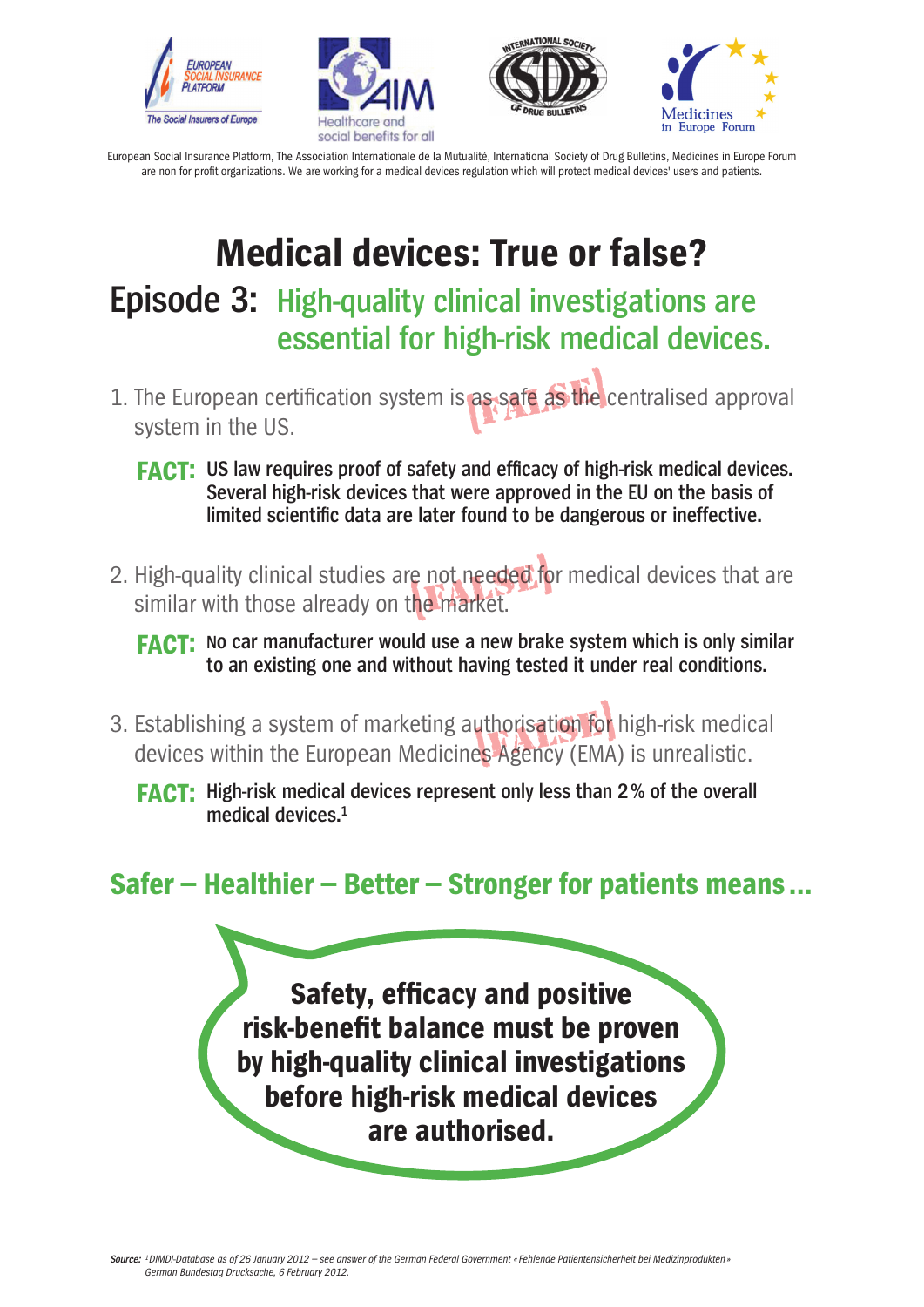







## **Medical devices: True or false?**

### **Episode 4: Strengthening the rights of patients harmed.**

- 1. Patients harmed by medical devices do not need access to product information considered "commercially confidential" by the manufacturer. considered "commercially confidential" by the manufacturer.
	- **FACT: Precisely because patients harmed do not have access to all relevant product information, they often fail to pursue their claims. Therefore, they must be given the right to demand all relevant information held by the manufacturer, the national and European authorities, as well as the notified bodies.**
- 2. Patients' rights in case of harm are sufficiently protected. are sufficiently
	- **FACT:** Today, according to the current Product Liability Directive<sup>1</sup>, the onus of providing **proof of damage, defect and the causal relationship between defect and damage lies with the patient. Without access to relevant product information this is almost an insurmountable barrier in pursuit of patients' claim. If there is a suitable level of probability that harm could be linked to product failure then the onus should be on the manufacturer to prove otherwise (shift the current burden of proof).**
- 3. Manufacturers of medical devices are already responsible for damage caused by faulty products and patients harmed often obtain compensation. are already resp
	- **FACT: The current Product Liability Directive does not foresee any measures to assure financial security. The risk of damage and the risk of a manufacturer's insolvency are both placed on the injured party and the payers liable for the cost of treatment. Manufacturers should therefore be legally obliged to take out civil liability insurance with an adequate minimum cover so that claims can be made by damaged parties directly against the insurer on an EU-wide basis. Insurance coverage would be obligatory as is the case for motor insurance.**

#### **Safer – Healthier – Better – Stronger for patients means…**

**… strengthened rights to information for patients harmed … easing the burden of proof for patients harmed … EU-wide compulsory civil liability insurance for manufacturers of medical devices**

```
Source: 1Council Directive 85/374/EEC on the approximation of the laws, regulations and administrative provisions of the Member States concerning liability for defective products
```